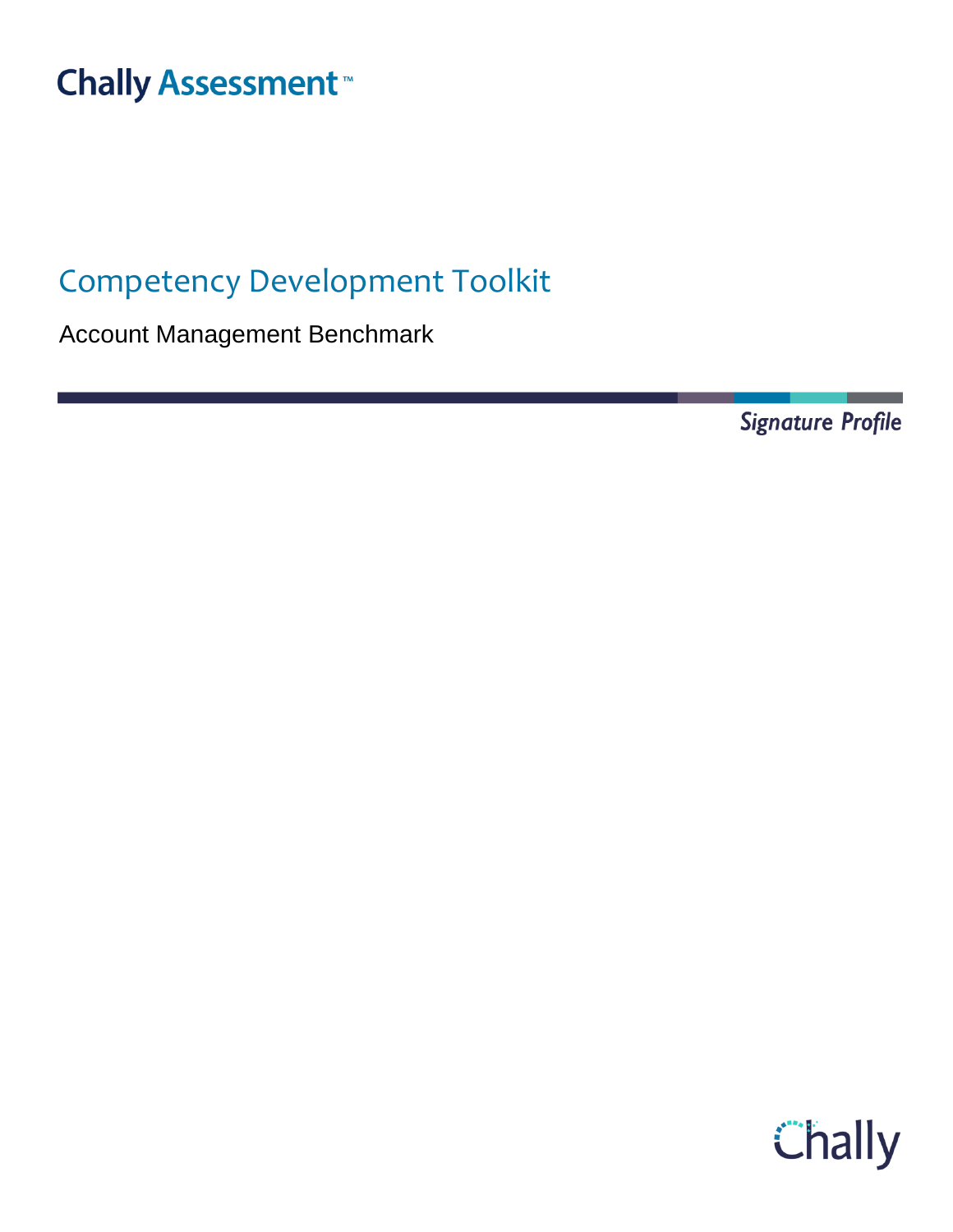### Benchmark Profile Description

The Account Management role grows sales to existing accounts by increasing sales to current buyers and/or expanding sales through new buyers within the account. Account Managers are tasked with building customer relationships, meeting or exceeding customer needs, and making it easy to do business with their company. Key activities include account planning and partnering with internal support networks to facilitate special requests, even in off hours.

### Predictive Competencies

- Drives Toward Success by Systematically Managing Accounts
- Increases Sales to Existing Accounts as a Means of Sales Excellence
- Fosters Collaboration to Achieve Shared Goals
- Engages Others in Learning to Maximize Benefit from Purchase
- Solicits and Acts on Customer Feedback
- Ensures Coverage and Responds to Customers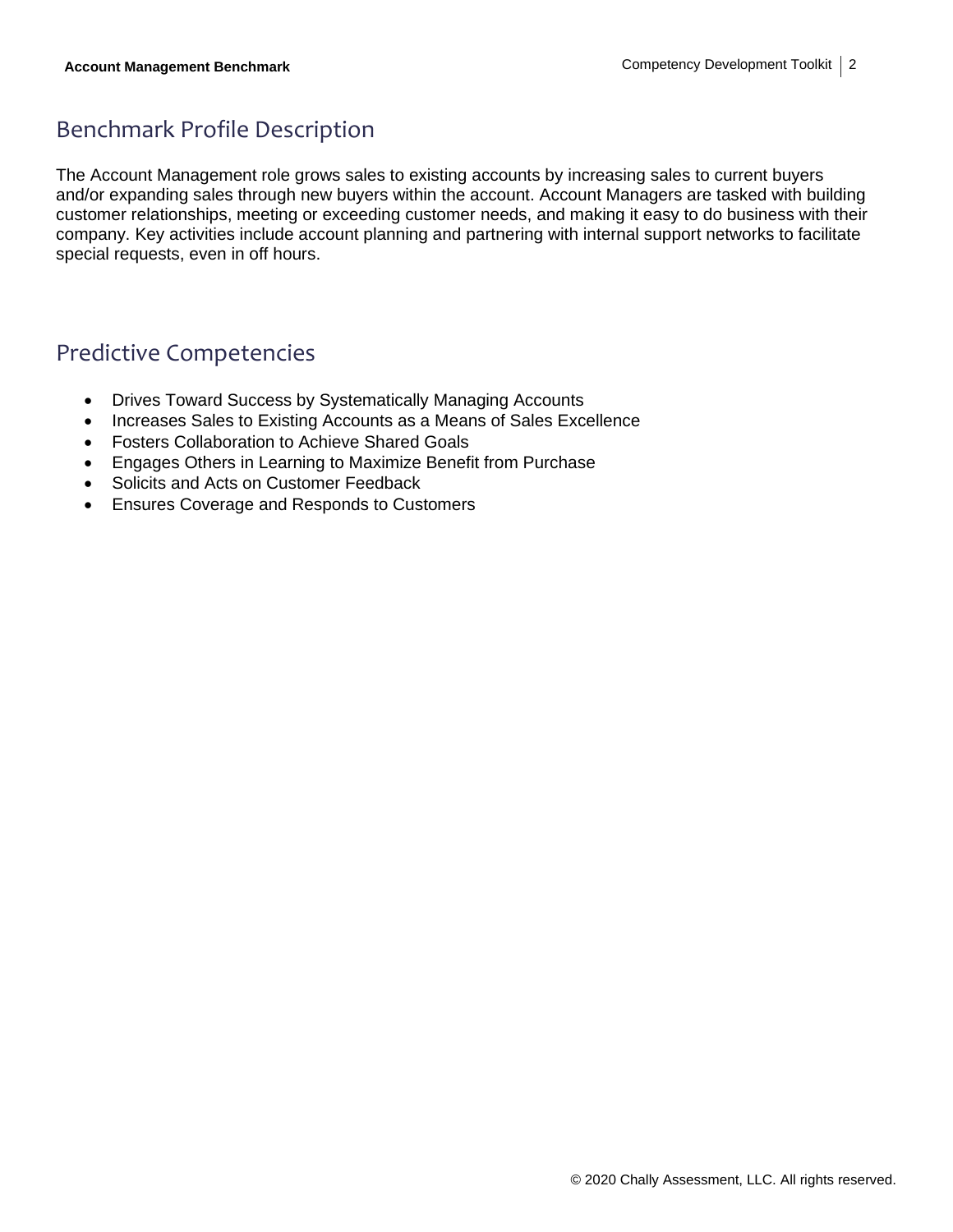### Drives Toward Success by Systematically Managing Accounts

Consistently meets or exceeds sales targets through personally controlling the critical aspects of the sales processes; systematically works each account plan and anticipates problems in order to work around them; is driven to win customers' attention and treats their business as an honor, never letting them feel taken for granted

|    | <b>LOW SCORES</b>                                                                                                                     |                                      | <b>HIGH SCORES</b>                                                                                                                                                         |
|----|---------------------------------------------------------------------------------------------------------------------------------------|--------------------------------------|----------------------------------------------------------------------------------------------------------------------------------------------------------------------------|
|    | May adopt a casual or relaxed approach that fails to<br>project personal commitment or dedication                                     |                                      | Meets or surpasses sales goals as a means to gain<br>more freedom and independence                                                                                         |
| u  | Is comfortable with achieving average results, rising<br>above the bottom of the performance chart but not<br>striving to be the best |                                      | Maintains personal control over those aspects of the<br>sales and delivery process identified as top priorities<br>Sets high self-expectations and holds associates to the |
| I. | Adopts a more interdependent and team-oriented<br>approach to accomplishing goals                                                     |                                      | same stringent standards of dedication<br>Expects to encounter barriers a fair percentage of the                                                                           |
| L. | May depend too much on fate or 'being in the right<br>place at the right time' rather than plan and work to<br>make things happen     | order to ensure the success of plans | time and prepares to deal with setbacks or delays in<br>Concentrates full energy and attention on                                                                          |
| U, | Expects account management plan to proceed<br>without the need for careful monitoring and<br>contingencies                            |                                      | systematically accomplishing key tasks<br>Places customers on a pedestal and shows them how<br>valued they are                                                             |
| ш  | Can take customer relationships for granted and may<br>not work at continually demonstrating appreciation<br>for the business         |                                      |                                                                                                                                                                            |

#### Mindset Tips:

**• Commit to not just meeting, but exceeding, sales results by taking control of the sales and delivery process.** 

- **EXEDENT SIOWLY elevate your sales targets until you reach the level of your peers.**
- Gradually take control of the key aspects of the sales and delivery process challenge yourself to take control of a different phase each week, until you are eventually in control of each step.
- Challenge yourself to achieve better than average results do not become complacent with being in the middle of the performance charts.
- Never assume that plans will go as anticipated implement a system by which you can ensure that key tasks are completed.
- Learn that waiting until problems arise is a waste of valuable resources it takes much more time to correct a problem than to work around it in the first place.
- Remember that making your customers feel valued is an important key to your success customers who feel underappreciated will take their business elsewhere.
- Understand that although a winning personality is an asset, charm alone will not win over customers.
- **•** View contacts with customers as opportunities to demonstrate how much their business means to you.
- Never forget that your success is directly related to how much you appreciated your customers feel, there it only makes sense to make their satisfaction your top priority.

- Review each phase of the sales and delivery process to determine where you may be letting things slide.
- Develop regular status reports that require you to check the status of accounts it will make the monitoring process a part of your routine.
- **•** Do not wait for customer complaints to arise monitor progress so that you can spot and avoid obstacles before the customer knows that they exist.
- For each customer, make a list of potential problems having an idea of trouble spots will simplify the monitoring process.
- Empathize with customers treat them with the same appreciation and respect that you would want if you were in their shoes.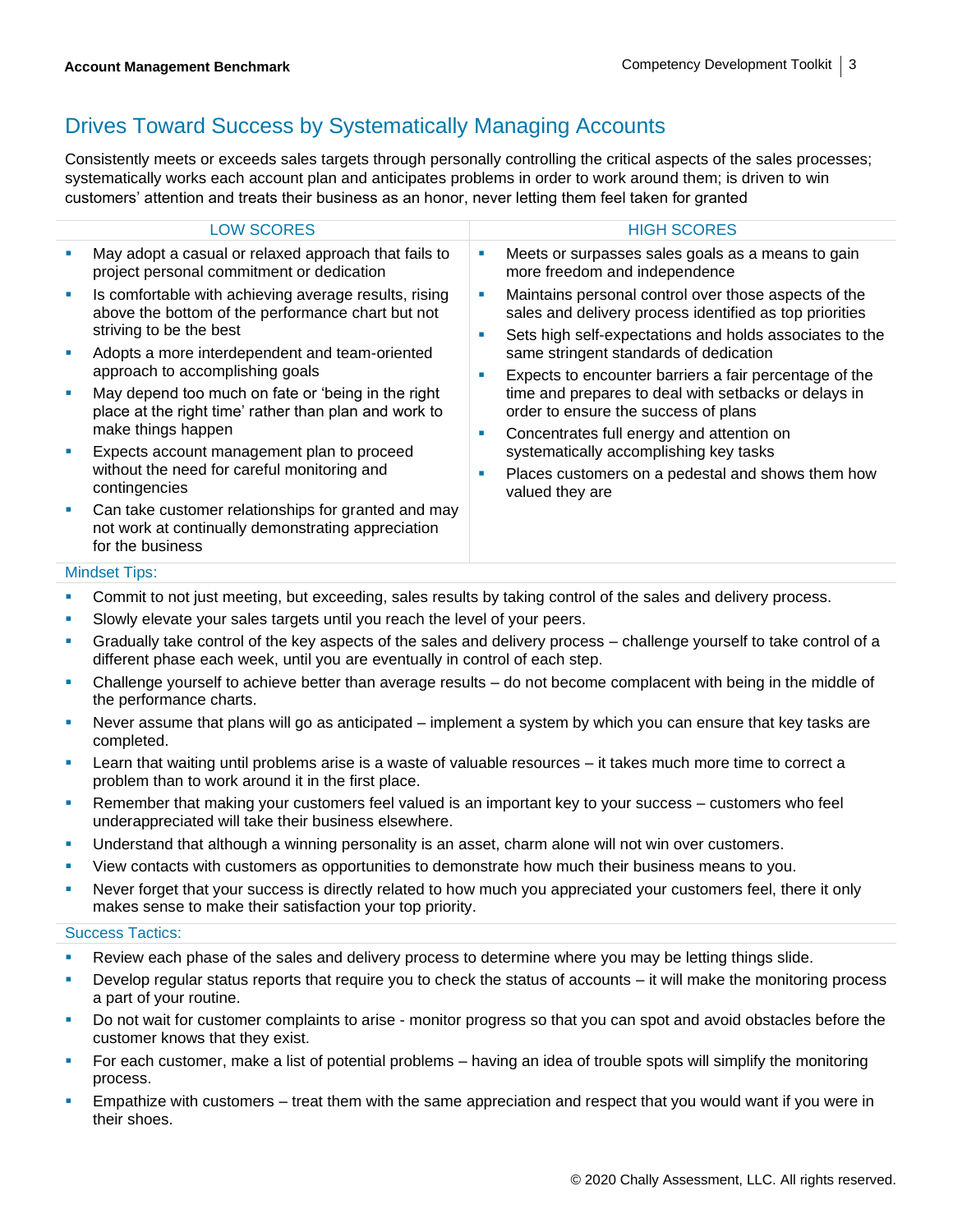### Increases Sales to Existing Accounts as a Means of Sales Excellence

Motivated to advance in a sales career by increasing the product diversity offered to existing accounts; concentrates on finding avenues to generate increased sales from established accounts; works to increase revenue by identifying additional products to complement what is currently sold to the existing customer base

|             | <b>LOW SCORES</b>                                                                                                                                                                                                                                                            | <b>HIGH SCORES</b>                                                                                                                                                                                                                                                                                                                                                                                                                                                                                                                                                                                             |
|-------------|------------------------------------------------------------------------------------------------------------------------------------------------------------------------------------------------------------------------------------------------------------------------------|----------------------------------------------------------------------------------------------------------------------------------------------------------------------------------------------------------------------------------------------------------------------------------------------------------------------------------------------------------------------------------------------------------------------------------------------------------------------------------------------------------------------------------------------------------------------------------------------------------------|
| ш<br>ш<br>× | May be satisfied with moderate growth in sales<br>Diverts resources from sales effort to respond to<br>administrative tasks<br>May offer what is familiar to existing customers<br>rather than build a repertoire of products or services<br>that can match additional needs | Driven to generate growth through account penetration<br>ш<br>and referral and directs effort toward building sales<br>Unwilling to settle for maintaining the status quo in<br>ш<br>generating revenue or increasing sales just<br>incrementally<br>Prefers the efficiency of increasing sales with existing<br>ш<br>customers to spending the time cultivating new<br>accounts<br>Takes advantage of opportunities to penetrate existing<br>ш<br>accounts via new product applications<br>Builds business with existing accounts by utilizing<br>ш<br>creative means to answer their needs with the products |

Mindset Tips:

- **Rather than seeking to expand your customer base, commit to maximizing the revenue gained from existing** customers.
- **EXECTED EXECTED FOR THE INTER THE INTERT FOR THE INTERT FOR THE ISL** PERSONG FIGURE. **FROM** FROM FIGURE 1.1 THE READS.
- Learn that a satisfied customer will be more likely to purchase additional products and services than a new and possibly uninterested prospect.
- Do not become blinded by the initial sale that you forget to seek opportunities for additional sales if customers are interested in one product or service, they may enjoy learning about others.
- Understand that trying to penetrate accounts by offering additional products or services isn't pushy –it is part of your duty.
- Challenge yourself to improve on previous sales results by selling additional items to existing customers gradually increase expectations until you are on par with your co-workers.
- **EXECT** Listen to customers so that you can expand your sales offerings to suit their needs.

- Compare your results to others within the company and/or team strive to match their performance through account penetration.
- Schedule your day so that administrative tasks are completed early and, therefore, will not distract you from making customer calls.
- For each customer in your account base, make a list of all the product expansions, services, and alternatives that meet their needs and then present your findings to them.
- Get to know your products and services, including all their applications armed with this knowledge, you can easily make suggestions that might lead to additional sales.
- Take detailed notes during customer calls so that you can research additional products or services that might meet their requirements.
- Suggest additional products or services your offering may contain a solution to a long-endured problem.
- **•** Analyze a different product each week or month until you are familiar enough with your product line to make suggestions to customers for additional solutions.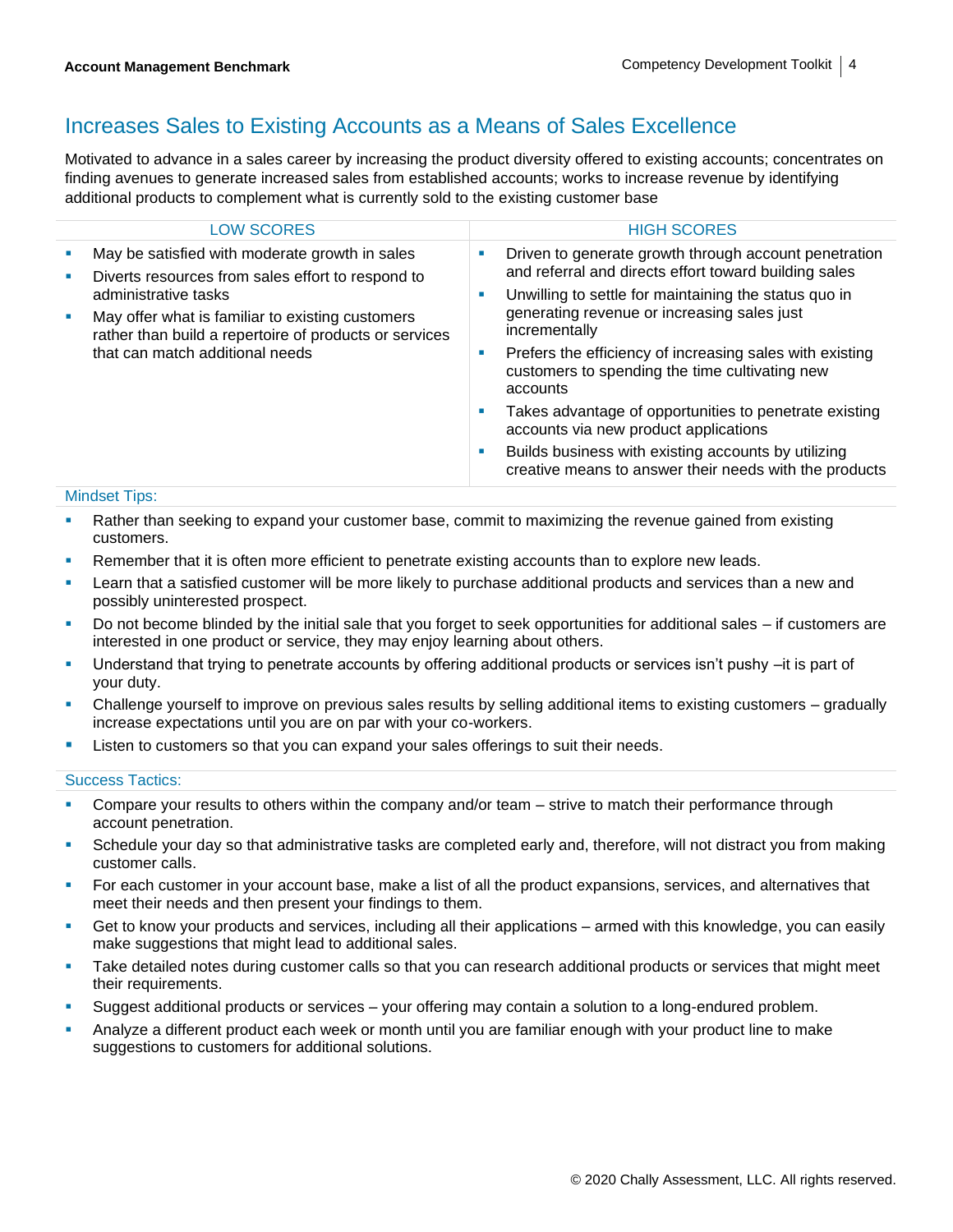### Fosters Collaboration to Achieve Shared Goals

Shows skill and ease at working in groups; works with others to achieve better results and forges close working relationships and alliances in order to get things done; is quick to cooperate versus expect others to bend to own wishes; supports joint ownership and shared recognition for results; recognizes the advantages of group participation in planning and problem solving

|            | <b>LOW SCORES</b>                                                                                         |    | <b>HIGH SCORES</b>                                                                                      |
|------------|-----------------------------------------------------------------------------------------------------------|----|---------------------------------------------------------------------------------------------------------|
| a.         | Functions as more of an individualist than as a team<br>player                                            | L. | Works collaboratively in a group effort to effectively<br>accomplish a goal or task                     |
| ×          | Finds it simpler or more convenient to focus<br>independently on own tasks or direction                   | ш  | Put team and management objectives ahead of their<br>own                                                |
| <b>COL</b> | Prefers to exercise personal control over results and<br>outcomes                                         | ш  | Performs own role effectively on the team and helps<br>team members as needed                           |
|            | More likely to emerge as a leader than an equal<br>player                                                 |    | Forges working relationships and alliances with others<br>in order to get things done                   |
| <b>I</b>   | Believes compromise for the sake of cooperation can<br>potentially threaten the quality of the end result | ×  | Willing to compromise and give others the benefit of<br>the doubt when there is a difference of opinion |
| ٠          | Wants to be personally recognized for individual<br>contributions                                         | п  | Proactively shares information, ideas, suggestions, and<br>support                                      |
|            |                                                                                                           | п  | Encourages joint ownership and shared recognition for<br>results                                        |

#### Mindset Tips:

- **■** Understand the advantages of group participation in planning and problem-solving having a team to work with increases the amount of resources at your disposal to accomplish goals.
- Put your personal goals aside and accept your role and responsibilities within the team realize the importance of the team's goals by linking their achievement to the corporate strategy or customer requirements.
- Learn that overall job success is more important than your personal achievements share ownership for the results you and your team produce, stealing the spotlight will only have a negative impact on your career.
- Remember that listening to the advice, suggestions, and views of others is an essential part of every job even people in positions of power have a staff of people working to help them achieve goals.
- Rather than viewing working in a team as a lack of control, view it as an opportunity to test your ideas and have them judged by more objective parties than yourself.
- Challenge yourself to put personal feelings aside in order to get the job done you may not always agree with or like fellow team members, but you can still work with them effectively.
- Understand that working within a group does not limit your control you are still responsible for making appropriate decisions and voicing your opinion if you disagree with the ideas or actions of team members.
- Welcome differences of opinion as a way to ensure the final product meets requirements team members may be able to spot potential problems that you cannot.

- Commit to working as a team member by proactively sharing your knowledge and support help other team members to do their part in meeting group objectives.
- Complete your assigned tasks on time and to a high degree of quality and assist your team members in completing their tasks.
- Seek creative ways to resolve conflicts between you and your peers or team members when conflict arises do not take issues to heart, but compromise in order to achieve final objectives.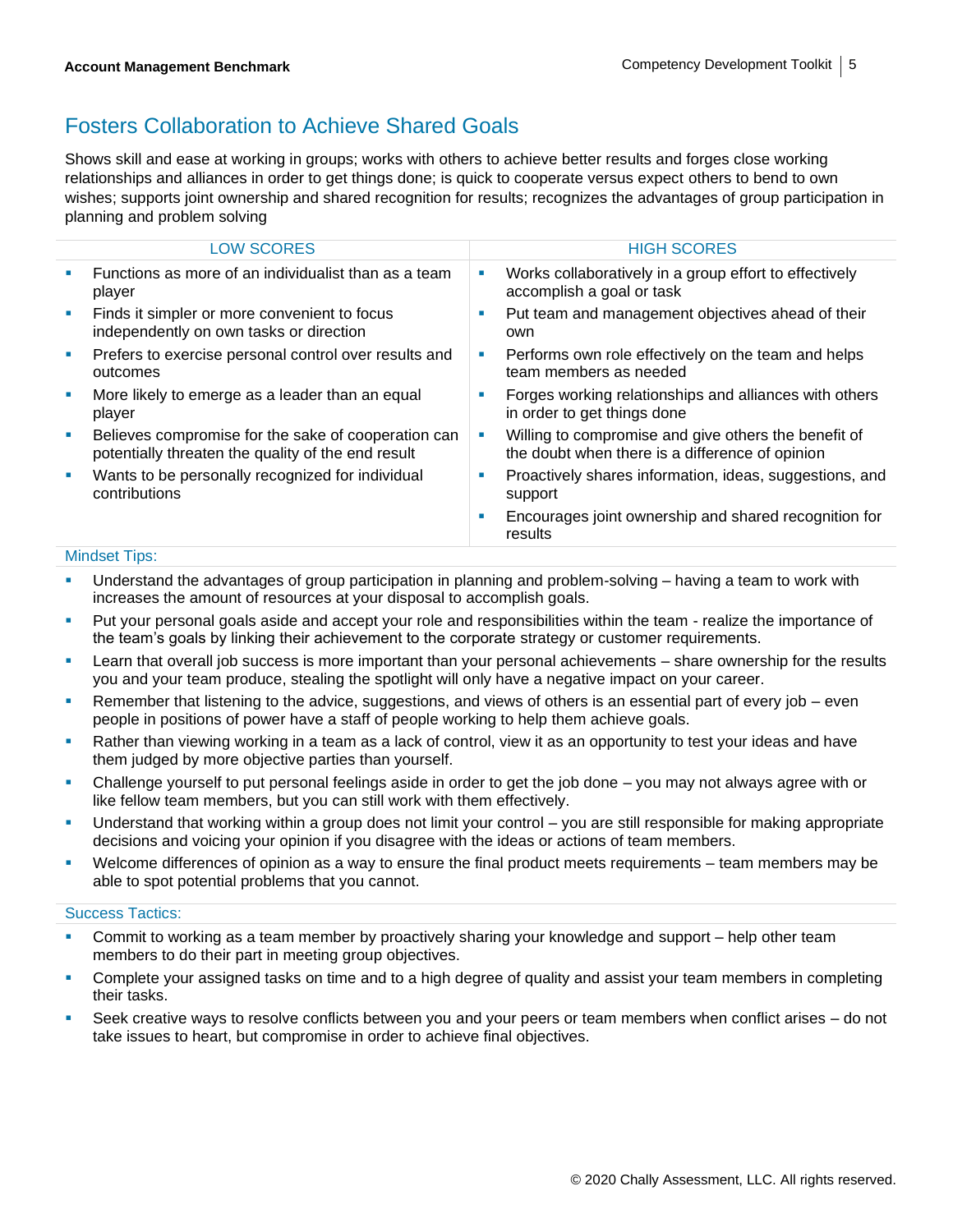### Engages Others in Learning to Maximize Benefit from Purchase

Helps the customer to gain maximum benefit from the product or service by committing to continuous education that provides information updates or product training; prepares more structured sessions to cover the most critical areas of learning; stays on top of information needed by customers in an effort to serve as a resource; takes responsibility for motivating customers to update their information; reinforces shared information through periodic repetition; routinely adjusts education process to address individual and group progress or understanding

|                             | <b>LOW SCORES</b>                                                                                                                                            |         | <b>HIGH SCORES</b>                                                                                                                             |
|-----------------------------|--------------------------------------------------------------------------------------------------------------------------------------------------------------|---------|------------------------------------------------------------------------------------------------------------------------------------------------|
| ш                           | Prefers one-on-one training or a more loosely<br>organized curriculum to the structured requirements of<br>a scheduled class session                         | ш<br>a. | Prepares scheduled and consistent programs to train<br>or educate others<br>Establishes measurable criteria for assessing                      |
|                             | Expects the people being trained to be self-motivated<br>to learn and becomes impatient when required to<br>repeat or reinforce already covered information  | ш       | progress in the learning process<br>Demonstrates patience and a willingness to repeat or<br>reinforce ideas and information until the audience |
|                             | Does not implement a tracking process for assessing<br>the effectiveness of teaching efforts or the progress of<br>trainees                                  | ш       | understands<br>Focuses training sessions on those competencies that<br>will make a difference in the group's ultimate                          |
|                             | Enjoys working on content delivery and may be more<br>concerned with the audience's assessment of own<br>public speaking skills than with the subject matter | ш       | effectiveness<br>Concentrates more on the results produced or change<br>accomplished through training than with how                            |
| $\mathcal{L}_{\mathcal{A}}$ | Tries to make the training entertaining at the expense<br>of providing only relevant information                                                             |         | attractive or entertaining the training can be                                                                                                 |

#### Mindset Tips:

- **Remember the importance of providing your audience with a formal training program that establishes key concepts** and introduces new ideas and developments.
- Resolve to, not just educate your audience, but also to help them to maximize their performance.
- **•** Accept the responsibility of remaining up-to-date so that you can be a constant resource to others.
- **Commit to revising your training presentation every month so that new developments can be incorporated.**
- Understand that the most effective training presentations are those that strive to make a difference by relating relevant information.
- Realize that by remaining up-to-date and passing along new information to your audience, you position yourself as a valuable resource.
- Understand the need to prepare a formal training program in order to ensure that you sufficiently cover critical areas of learning.
- Realize that your role is to reinforce basic concepts, but it is also to impart up-to-date information  $-$  if your presentation is not relevant to the group's current work environment, then it is not very valuable.
- Commit to increasing your group's competency and productivity  $-$  take responsibility for ensuring that they understand all key information, including basic concepts as well as new developments.
- Success Tactics:
- Choose a few key issues or goals for improvement and focus your presentation on those subjects.
- Combine "the basics" with more complex concepts to ensure learners are continuously upgrading their skills and knowledge.
- Review your presentations with a colleague or superior ensure that you provide key concepts as well as new information.
- Create a lasting impression on your audience by giving a presentation that will make an impact on the audience's ability to perform.
- Devise a lesson plan trying to teach in an informal manner could lead to you simply scratching the surface of important topics.
- Remember that your goal is to improve your audience's skill level, not just to have your presentation enjoyed make sure that you are adequately covering critical issues and not wasting time with superfluous information.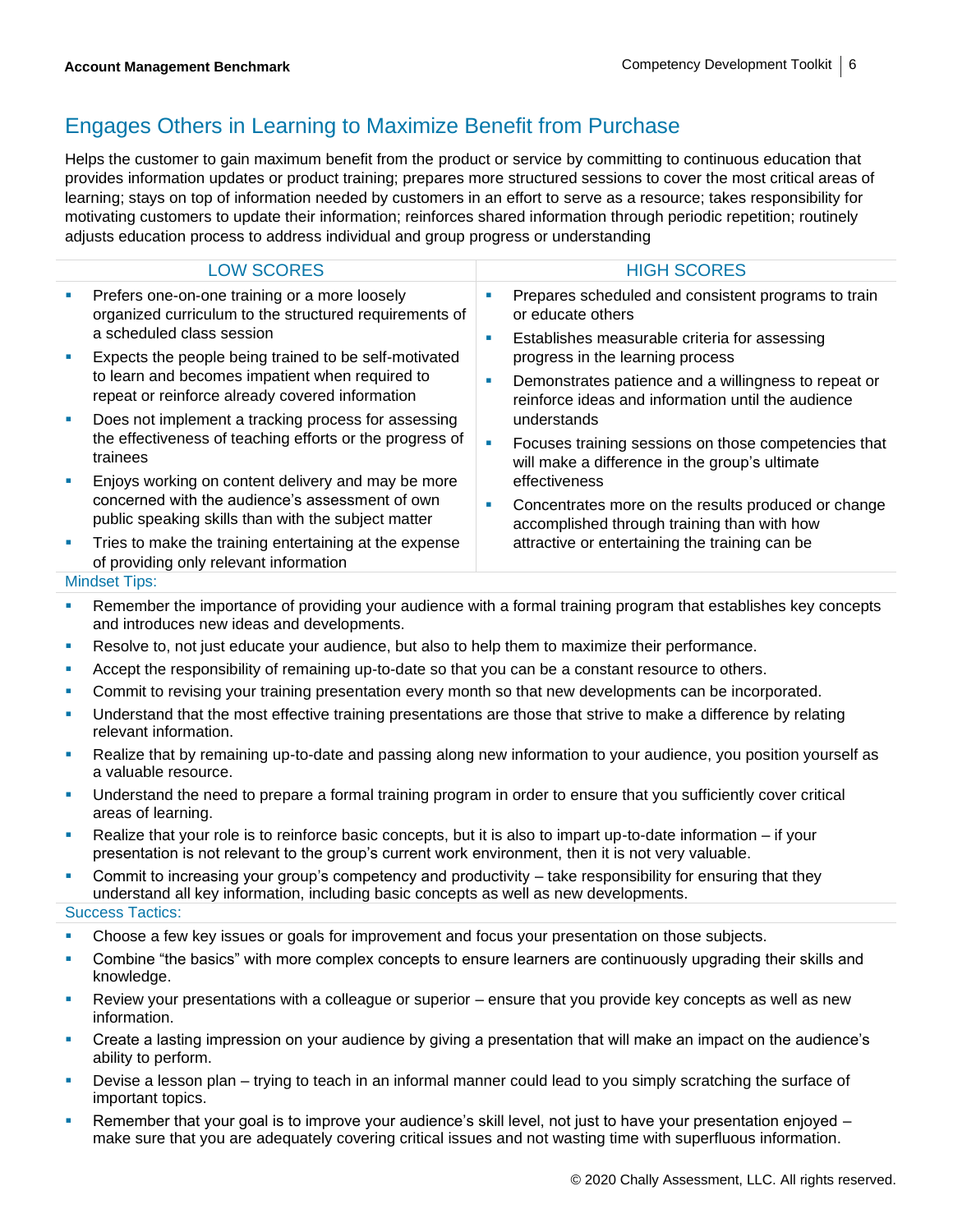- Do not try to dazzle your audience with irrelevant information or a slick presentation style  $-$  your job is to make learning easy and fun, but do not sacrifice substance for style.
- **EXECT** Limit your programs to those skills that are key to your group's success make a list of the key concepts you will cover and use it as a visual prompt in case you start to wander into other subjects.
- Make the improvement of your audience's skills, methods, and techniques your primary goal do not seek to merely entertain.
- **EXECT ADM IN THE SYSTEMS INTO YOUT A** BUT A SUIT A BUT A BUT A SUIT A SUIT A SYSTEM SYSTEM INTO THE SUIT A BUT A SUIT A SUIT A SUIT A SUIT A SUIT A SUIT A SUIT A SUIT A SUIT A SUIT A SUIT A SUIT A SUIT A SUIT A SUIT A SUI your message.
- **•** Create training plans and then review them to ensure that you cover both old and new issues and that you spend an adequate amount of time on each.
- **EXECT** Review coaching plans regularly clarify and reinforce ideas that groups had trouble understanding and add new developments in critical areas so that your audience can be up-to-date.
- Sit in on the presentations of an effective trainer take notes and try to utilize those techniques in your own presentations.
- Stick to those issues that will have the greatest impact on overall results do not try to incorporate every related piece of knowledge or you could overwhelm your audience.
- Take responsibility for helping your audience learn if someone asks you to repeat information, do not become impatient – this is a sign that you did not adequately reinforce the concept to begin with.
- Use the feedback of the audience to strengthen the quality of your presentation.
- Work with a colleague who has exceptional training skills review your presentation with this person to see where your program can be streamlined and where more substance needs to be added.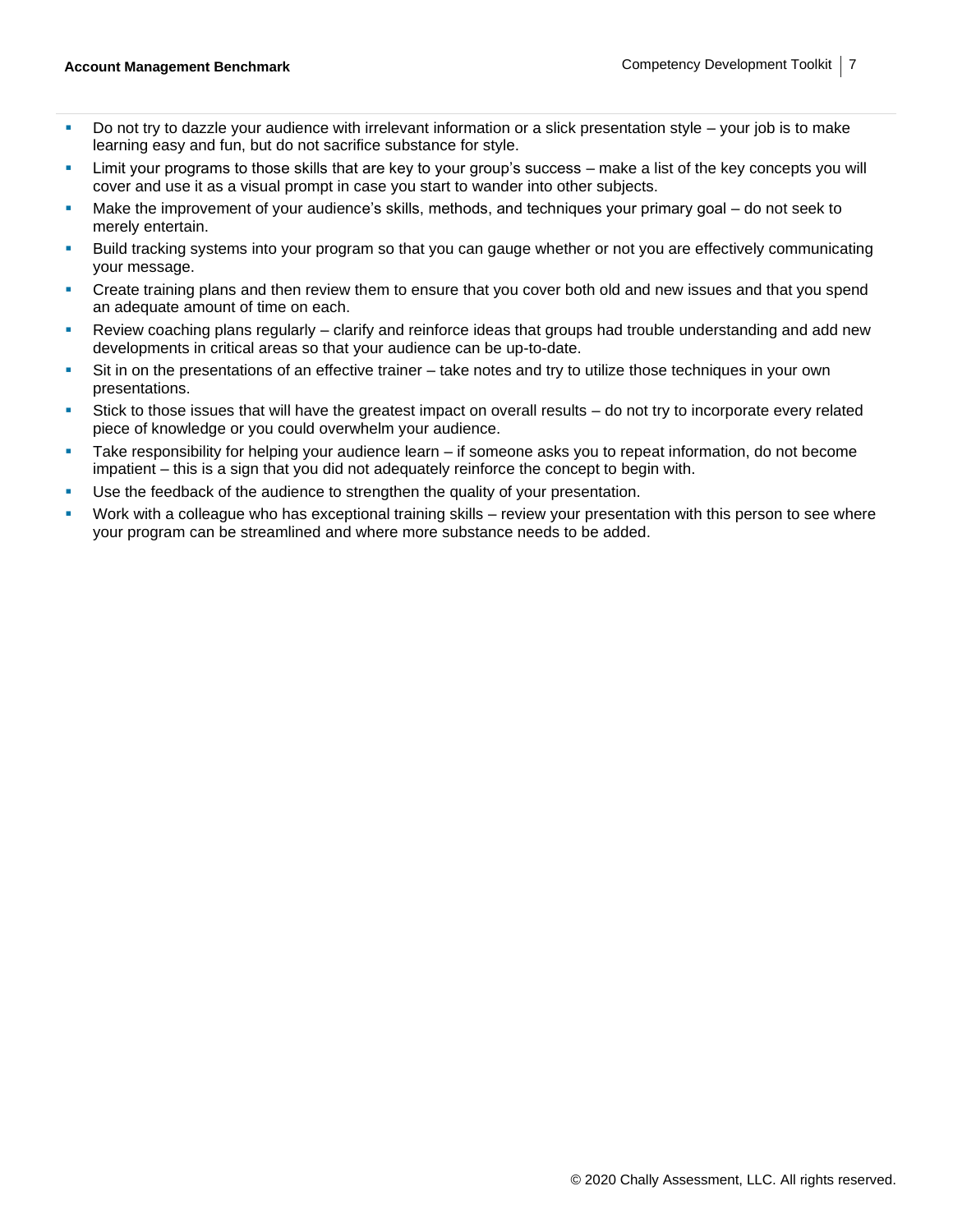### Solicits and Acts on Customer Feedback

Seeks customer feedback regularly to verify satisfaction and uncover minor issues which could escalate if left unattended; solicits suggestions for continuous improvement and demonstrates personal attention to the customer even when there is no problem; listens to feedback without judgment or defensiveness, remaining focused on results rather than personal feelings; stays logical and objective and refrains from expressing personal frustrations; ensures future business by anticipating and removing potential sources of dissatisfaction

| <b>LOW SCORES</b>                                                                                                           |   | <b>HIGH SCORES</b>                                                                                                                 |  |  |  |
|-----------------------------------------------------------------------------------------------------------------------------|---|------------------------------------------------------------------------------------------------------------------------------------|--|--|--|
|                                                                                                                             |   |                                                                                                                                    |  |  |  |
| Assumes that a customer will speak up if there are<br>problems but is otherwise satisfied                                   | ш | Demonstrates continued personal attention to the<br>customer, calling regularly and soliciting suggestions                         |  |  |  |
| Tends to 'let sleeping dogs lie' and is reticent to<br>search for problems that may be in the early stage of<br>development |   | for improvement                                                                                                                    |  |  |  |
|                                                                                                                             | × | Disciplined and consistent in initiating contact with the<br>intent of monitoring satisfaction and detecting<br>potential problems |  |  |  |
| Finds it difficult to keep emotions in check and remain<br>logical when presented with suggestions for<br>improvement       |   |                                                                                                                                    |  |  |  |
|                                                                                                                             | ш | Welcomes opportunities to demonstrate a willingness<br>to make the customer's experience even better                               |  |  |  |
| Takes customer feedback or criticism as a personal<br>jab and may inappropriately display a negative<br>response            | ш | Aims emotional intensity at addressing a customer's<br>needs or concerns, not at the customer personally                           |  |  |  |
|                                                                                                                             | ш | Does not allow the mood or feeling about a customer<br>to alter the degree or quality of the follow-up                             |  |  |  |
|                                                                                                                             | × | Maintains a business relationship versus a social<br>relationship in 90% of the contact                                            |  |  |  |
| Millian almost Times                                                                                                        |   |                                                                                                                                    |  |  |  |

#### Mindset Tips:

- Understand the importance of maintaining regular contact with customers through regular visits so that you can monitor satisfaction levels and address potential problems.
- Realize that everyone is eventually faced with a customer complaint therefore it only makes sense to remain objective and work to address the problem.
- Take personal responsibility for uncovering possible issues do not wait for the customer to complain, but search for seeds of dissatisfaction and immediately address them.
- Commit to demonstrating personal attention to customers even when there are no problems evident doing so will prevent issues from snowballing and convey a sense of caring to your customers.

- Regularly collect feedback from customers about the quality of products and services they receive from you and your organization.
- Check-in with customers frequently, outside a sales situation, to inquire about their level of satisfaction.
- **•** Train yourself to regularly call on customers so that you can spot potential problems before they get out of hand.
- Do not wait for customers to contact you with complaints be proactive by designing a detailed call schedule that includes questions that will unearth areas that require improvement.
- **·** Thank customers for alerting you to problems with your products or services customers who complain may be more open to doing business in the future.
- Use feedback from customers to identify ways to serve them better in the future and view their complaints as challenges that, once overcome, will improve your relationship with them.
- **EXECT** Actively solicit feedback on where you could provide better service use this information to improve your performance and demonstrate dedication to your customers.
- Start each customer call by talking about what has worked well in the past, and what you can be doing differently to serve them better.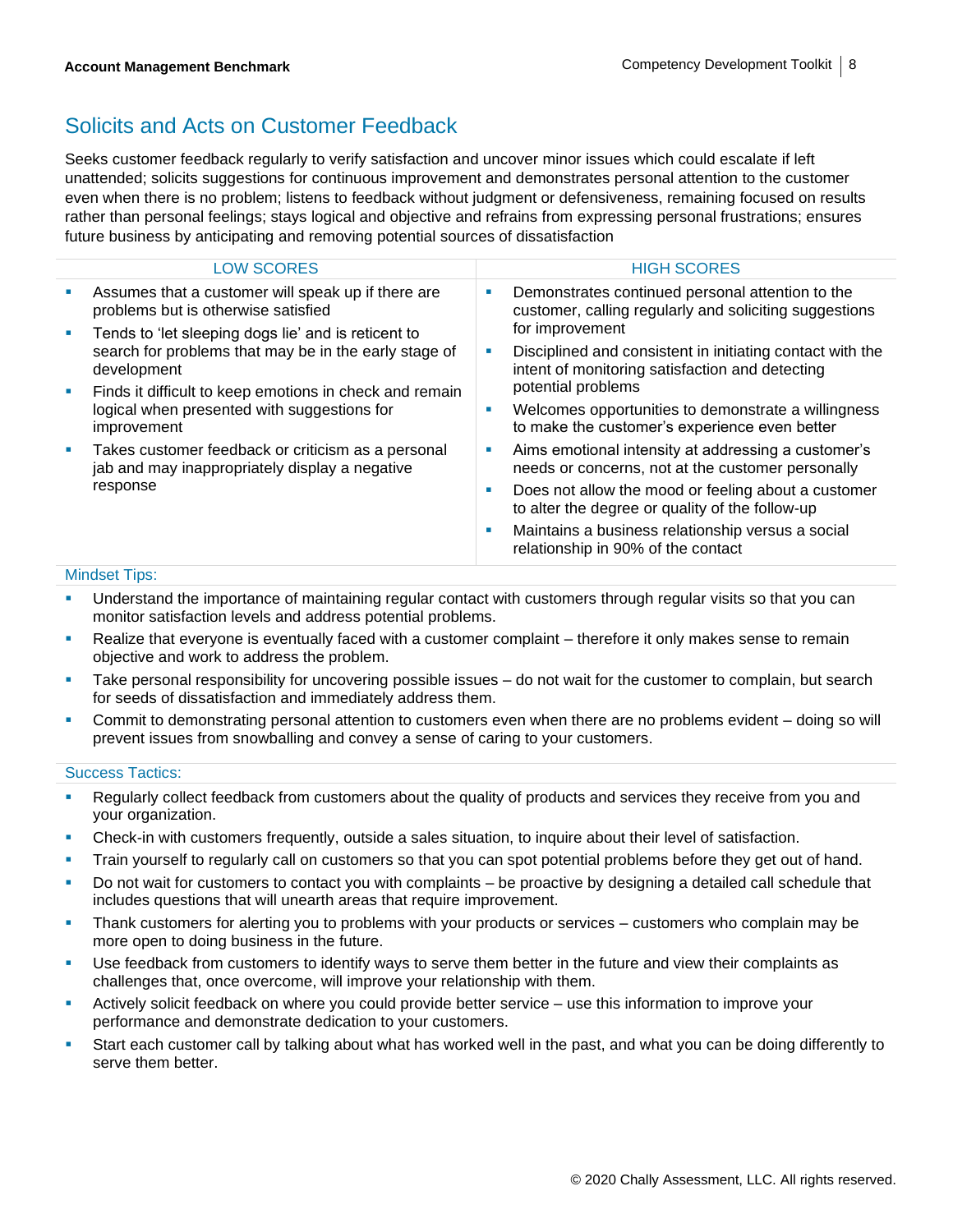### Ensures Coverage and Responds to Customers

Organizes time to cover ongoing priorities and will make arrangements to cover whenever absence is unavoidable; understands that rewards are commensurate with effort and invests the time to get the job done; uses time efficiently during regularly scheduled hours so that extra hours are not inevitable, but is responsive to additional requirements or demands when necessary

|   | <b>LOW SCORES</b>                                                                                                                                 |   | <b>HIGH SCORES</b>                                                                                                                              |
|---|---------------------------------------------------------------------------------------------------------------------------------------------------|---|-------------------------------------------------------------------------------------------------------------------------------------------------|
|   | Believes personal time is off-limits and may resist<br>interrupting leisure activities to deal with work<br>demands                               | × | Available after hours to respond to the needs of both<br>internal and external customers<br>Organized and efficient in how time is spent during |
| × | Loses control of their action list and can become<br>overwhelmed by ongoing priorities                                                            |   | the day so that the need to work unscheduled hours is<br>the exception rather than the rule                                                     |
| × | May not feel a need to put forth more effort, but will<br>accept delays instead                                                                   | ш | Resists the distraction of nonwork-related issues that<br>can interfere with the coverage of ongoing priorities                                 |
| ш | Allows outside distractions, commitments or time<br>demands to consistently take priority and prevent an<br>efficient use of time and resources   |   | Accepts that a strong sense of duty to those who are<br>counting on them cannot always be met during<br>regular working hours                   |
|   | Fails to put into place systems or resources to cover<br>account needs if they are unprepared or unavailable,<br>creating delays in response time |   | Prepares a back-up system to cover unpredictable or<br>unpreventable overloads in any absence                                                   |
|   |                                                                                                                                                   |   |                                                                                                                                                 |

#### Mindset Tips:

- **EXECT** Remember that since your workload will vary, there will be times when working extra hours will be unavoidable.
- Understand that continually making optimum use of your work hours will reduce the amount of personal time lost to workload demands.
- Realize the importance of having a back-up plan you will not always be available after hours and must have a system in place to handle issues in your stead.
- Even though you may be available after hours, there will be times when multiple problems arise make certain that you prepare someone to assist you

- **Commit to organizing your time so that the number of extra hours you need to work are reduced.**
- Maintain a To Do list to keep track of tasks and prevent you from feeling overwhelmed.
- Pair up with a colleague who effectively organizes his workload take note of techniques you can use in your own schedule.
- Check libraries and bookstores for reading material that deals with the subjects of organization and time management.
- Devise a system by which you can monitor internal and external customers and anticipate potential issues before they become problems that require your personal time.
- Analyze your work process and evaluate where you may be wasting time modify your work habits so that you maximize work hours and minimize after-hour demands.
- Identify those who are responsible for handling issues in your absence ensure that they know they are to be held accountable.
- Compose a public file for each internal and external customer so that others can come up to speed should you be unavailable.
- Prepare someone to take over when you are unavailable fill that person in on all details pertinent to each customer.
- Create a list of people in your department who would be able to answer particular questions and solve customer problems when you are unavailable.